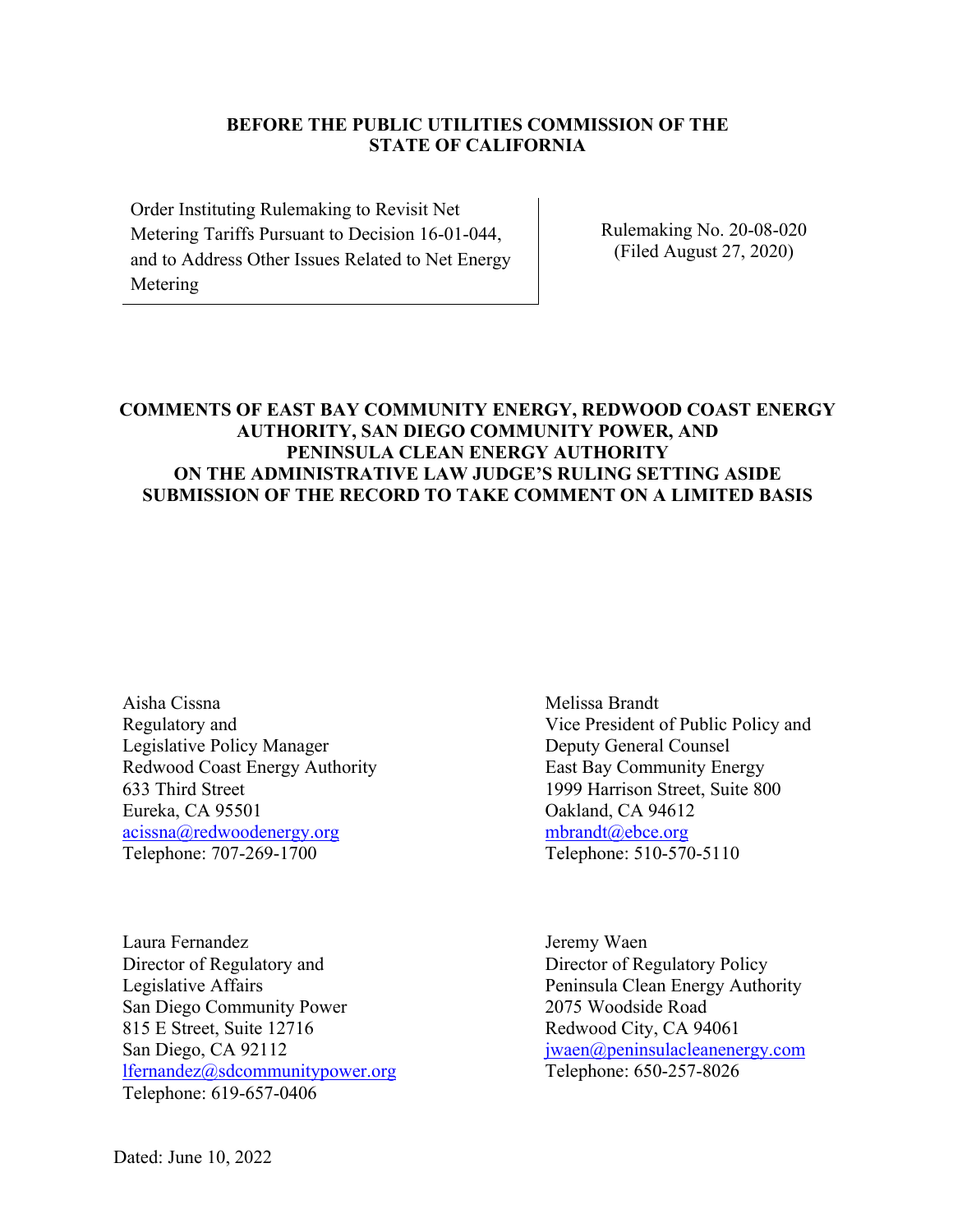# **TABLE OF CONTENTS**

| I.             |                                                                                                                                                                                                                                                                                                                                                                                                                                                                                                                                                                                                                                                      |
|----------------|------------------------------------------------------------------------------------------------------------------------------------------------------------------------------------------------------------------------------------------------------------------------------------------------------------------------------------------------------------------------------------------------------------------------------------------------------------------------------------------------------------------------------------------------------------------------------------------------------------------------------------------------------|
| П.             |                                                                                                                                                                                                                                                                                                                                                                                                                                                                                                                                                                                                                                                      |
| a.             | Ruling Question 1: Explain why you would or would not support the ACC Plus<br>residential customer glide path approach as an alternative to the current MTC approach5                                                                                                                                                                                                                                                                                                                                                                                                                                                                                |
| $\mathbf{b}$ . | Ruling Question 2: All else equal, do you consider the ACC Plus glide path to be a<br>more effective approach in ensuring that customer-sited renewable distributed generation<br>continues to grow sustainably, compared to a glide path approach that sets export<br>compensation rates at a declining percentage of the retail per-kWh rates, and/or is based                                                                                                                                                                                                                                                                                     |
| $c_{\cdot}$    | Ruling Question 3: If the Commission adopts the ACC Plus, would Tariff customers be<br>more likely to provide higher value to the electric grid than under a glide path approach<br>that is based on a percentage of retail rates, since price signals for exports would reflect the                                                                                                                                                                                                                                                                                                                                                                 |
| d.             | Ruling Question 4: If the Commission adopts the ACC Plus, should the Commission<br>consider alternatives to the fixed c/kWh adder value, such as a multiplier (Y) defined as a<br>fixed percent that would increase export compensation in all hours by the same percentage                                                                                                                                                                                                                                                                                                                                                                          |
| e.             | Ruling Question 5: If the Commission adopts the ACC Plus, should a single adder<br>apply to both solar-only and solar+storage systems, or should separate adders apply to<br>solar-only systems and solar+storage systems? If a single adder is used, should the focus of<br>the design be the customer economics of solar-only systems or solar+storage systems? If<br>separate adders are used by technology, how would the investor-owned utilities (Utilities)<br>distinguish between solar-only systems and solar+storage systems in their interconnection<br>portals, and how would Utilities verify the technology associated with the Tariff |
| f.             | Ruling Question 6: If the Commission adopts the ACC Plus, are there any potential<br>impacts to how customers would dispatch battery systems that should be taken into<br>consideration? For example, would the ACC Plus impact how solar+storage customers                                                                                                                                                                                                                                                                                                                                                                                          |
| g.             | Ruling Question 7: Some parties expressed concerns that the proposed decision would<br>lead to an abrupt change in bill savings for customer-generators and would not provide a                                                                                                                                                                                                                                                                                                                                                                                                                                                                      |
| h.             | Ruling Question 8: The proposed decision recommends giving low-income customers,<br>as defined in the proposed decision, a higher MTC than non-low-income customers so these<br>customers can achieve similar customer economics. This is reflected in the MTC amounts<br>proposed in the proposed decision's Table 5. If the Commission adopts the ACC Plus,<br>should the ACC Plus be a different amount in Year 1 of the glidepath for low-income<br>customers compared to non-low-income customers? Should the ACC Plus be stepped down<br>on a different timeframe or rate of change for low-income customers compared to non-low-              |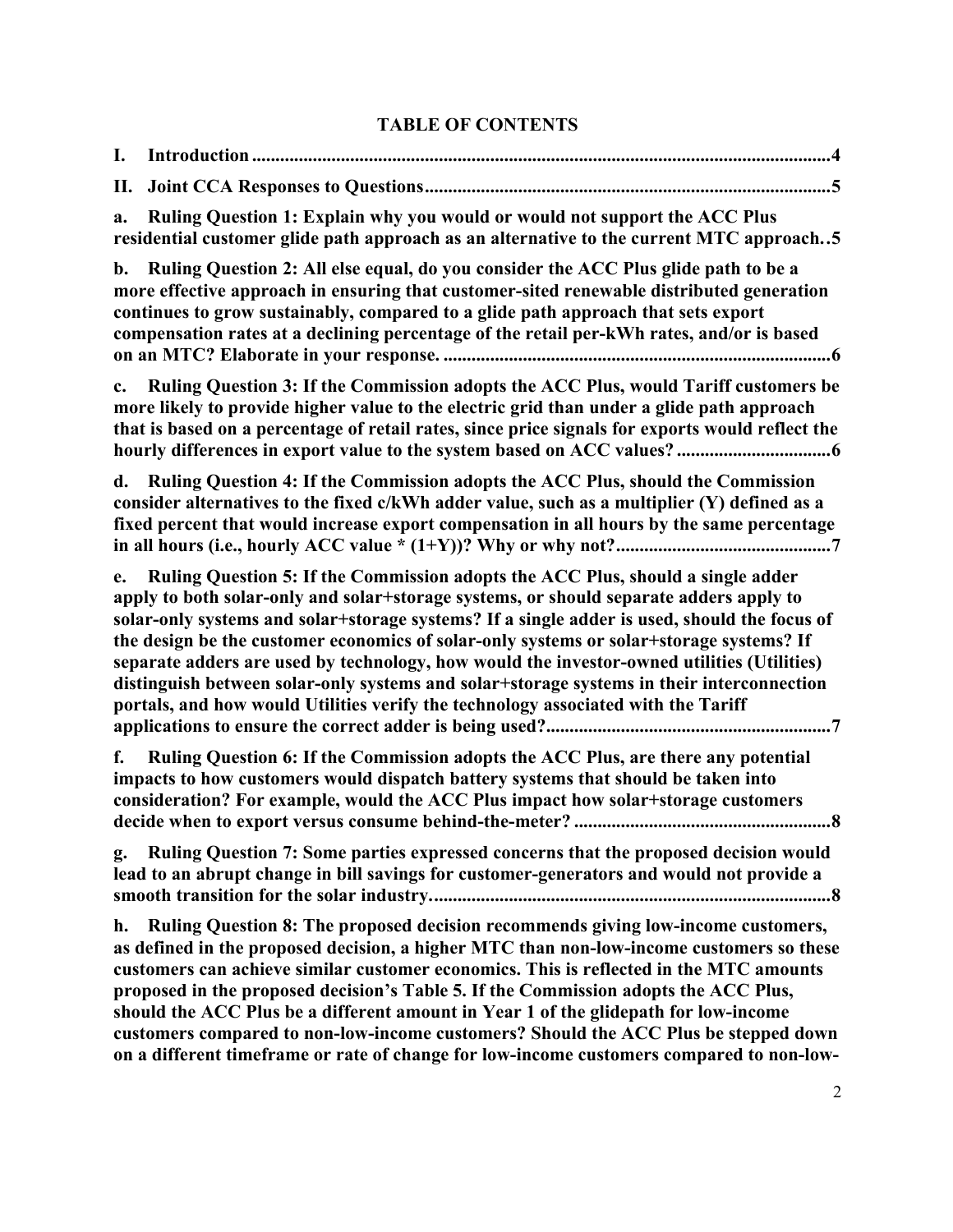**income customers? Describe your rationale, including the basis for your proposed glide path for low-income customers (higher bill savings, lower payback period, etc.).................10**

**i. Ruling Question 9: If the Commission adopts the ACC Plus, describe whether and why it should (or should not) apply to nonresidential customers. If you believe it should apply to nonresidential customers, should the ACC Plus be a different amount in Year 1 of the glide path compared to residential customers? Should the ACC Plus be stepped down on a different timeframe or rate of change for nonresidential customers compared to residential customers? Describe your rationale, including the basis for your proposed glide path for nonresidential customers. ...........................................................................................................10**

**j. Ruling Question 10: If the Commission adopts the approach of collecting NBCs on gross consumption from Tariff customers, should the Commission consider collecting from all Tariff customers or only a subset of Tariff customers? For example, should the Commission consider collecting from all nonresidential and residential customers; only residential customers; only non-low-income residential customers; or all residential customers plus non-residential customers on certain rates? Explain your rationale. ..........11**

**k. Ruling Question 11: If NBCs on gross consumption are collected from Tariff customers, which of the following list of electric program and securitization charges should be considered as NBCs for Tariff customers, and why? If there are any additional existing electric program or securitization charges that parties believe should be collected as NBCs that are not on this list, please include them and explain your rationale. Utilities are instructed to clarify which of these charges do and do not apply to their customers. ..........11**

**l. Ruling Question 12: If the Commission imposes additional electric program or securitization charges in the future through other proceedings, what is the process by which the Commission should determine whether and how those charges should apply to Tariff customers as NBCs? .........................................................................................................13**

**m. Ruling Question 13: Would low-income customers and/or renters benefit from a community solar tariff program modeled on the Tariff structure compared to participation in the CSGT program? Please describe advantages and disadvantages between the two community solar models. ............................................................................................................13**

**n. Ruling Question 14: The CSGT program guarantees participants 20 percent bill savings, in addition to the California Alternate Rates for Energy (CARE) and Family Electric Rate Assistance (FERA) discounts. Should the Commission adopt a policy that any community solar program or tariff guarantee a certain level of bill savings for low-income participants and/or renters to increase participation and ensure consumer protections? If yes, how would a bill savings guarantee be monitored and enforced? Parties may wish to provide examples of how other states have incorporated a bill savings guarantee, as well as the level of guaranteed savings, into their community solar tariff programs, and lessons learned. .........................................................................................................................................15**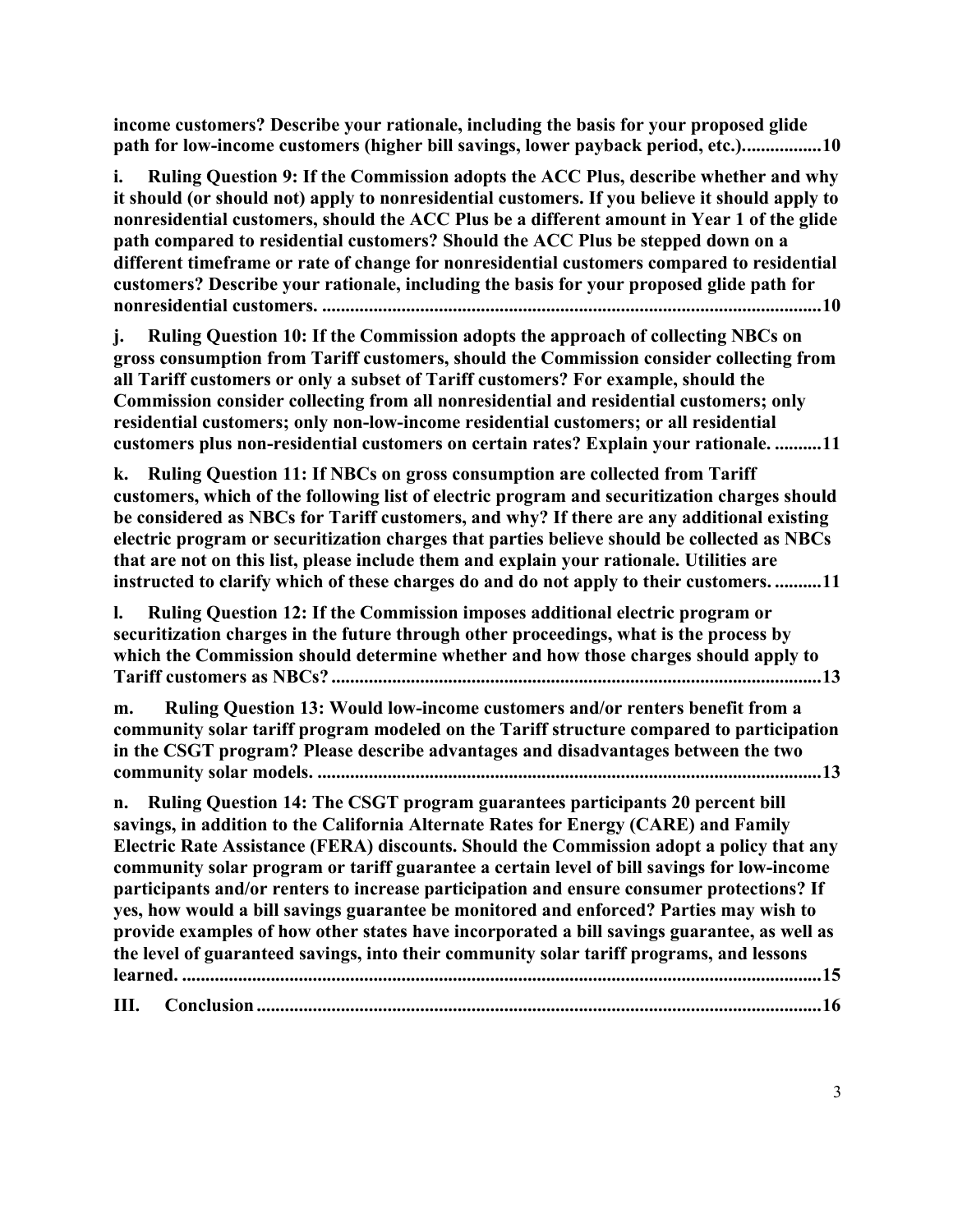## **BEFORE THE PUBLIC UTILITIES COMMISSION OF THE STATE OF CALIFORNIA**

Order Instituting Rulemaking to Revisit Net Metering Tariffs Pursuant to Decision 16-01-044, and to Address Other Issues Related to Net Energy Metering

Rulemaking No. 20-08-020 (Filed August 27, 2020)

### **COMMENTS OF EAST BAY COMMUNITY ENERGY, REDWOOD COAST ENERGY AUTHORITY, SAN DIEGO COMMUNITY POWER, AND PENINSULA CLEAN ENERGY ON THE ADMINISTRATIVE LAW JUDGE'S RULING SETTING ASIDE SUBMISSION OF THE RECORD TO TAKE COMMENT ON A LIMITED BASIS**

East Bay Community Energy, Redwood Coast Energy Authority, San Diego Community Power, and Peninsula Clean Energy Authority, (together, "Joint CCAs") respectfully submit these comments in response to the *Administrative Law Judge's Ruling Setting Aside Submission of the Record to Take Comment on a Limited Basis*, issued on May 9, 2022.

#### **I. Introduction**

The Joint CCAs support the sustainable growth of distributed solar and solar plus storage to enable the state and our local jurisdictions to meet our ambitious carbon reduction goals. The California Solar Initiative made substantial initial progress in enabling a solar rooftop industry in California. As renewables procurement has intensified and the grid now requires higher levels of renewables integration, encouraging battery installation on distributed generation is crucial to unlocking maximum value and carbon reduction benefits from rooftop solar. In addition to our large-scale solar plus storage procurements, the Joint CCAs are

4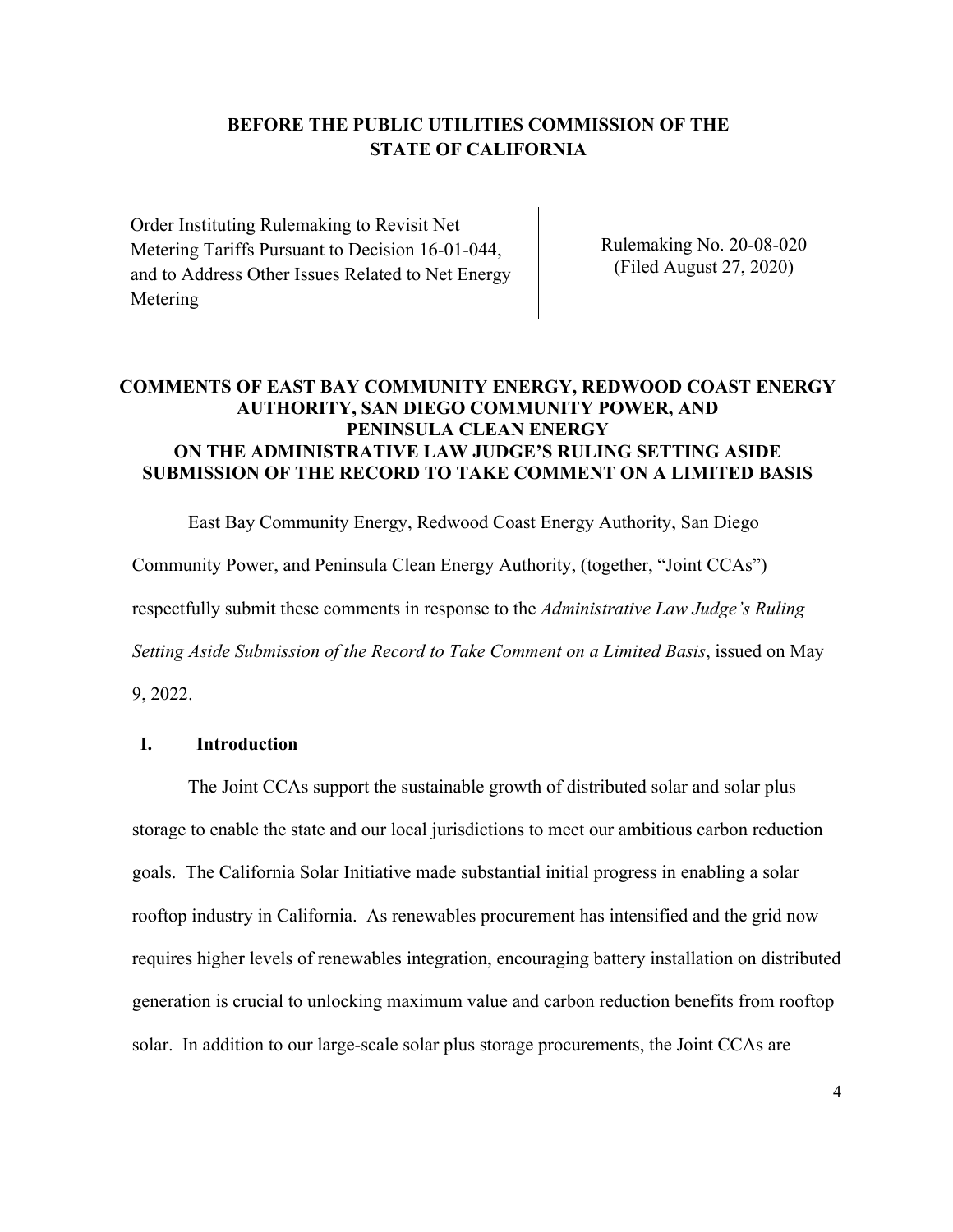focused on programs and mechanisms to incentivize distributed solar plus storage and our responses to the questions below reflect our desire to have 100% of future solar installations include storage.

#### **II. Joint CCA Responses to Questions**

### *a.* **Ruling Question 1:** *Explain why you would or would not support the ACC Plus residential customer glide path approach as an alternative to the current MTC approach.*

The proposed Avoided Cost Calculator ("ACC") Plus residential customer glide path approach is a better glide path for transition to the successor tariff for customers and the solar industry. Additionally, it is preferable to the Market Transition Credit ("MTC") because it directly incentivizes more battery installation. The MTC would be a fixed \$/kW of solar system size, provided as a monthly electricity bill credit. The ACC Plus, on the other hand, would provide a fixed \$/kWh adder on top of the ACC credit from the expected hourly value of exports to the system. As the MTC supplements the ACC based on a fixed system size, it does nothing to encourage export in high value hours or minimize export in low value hours; in summary, it does not contribute to encouraging installation of batteries on solar systems nor matching onsite demand and supply. Battery installation is incentivized when customers obtain enough value from minimizing exports during low-value hours and instead relying on their stored generation during high-value hours when consumption is otherwise more costly. By amplifying the ACC, the ACC Plus provides more value to customers for their exports in higher-value hours, encouraging customers to install batteries to minimize exports in low-value hours**.** The ACC Plus adder amount needs to be high enough to serve as a true glide path, supporting the continued sustainable growth of distributed generation and solar plus storage. As further described below, the Joint CCAs suggest that the adder amount be set at the difference between the electrification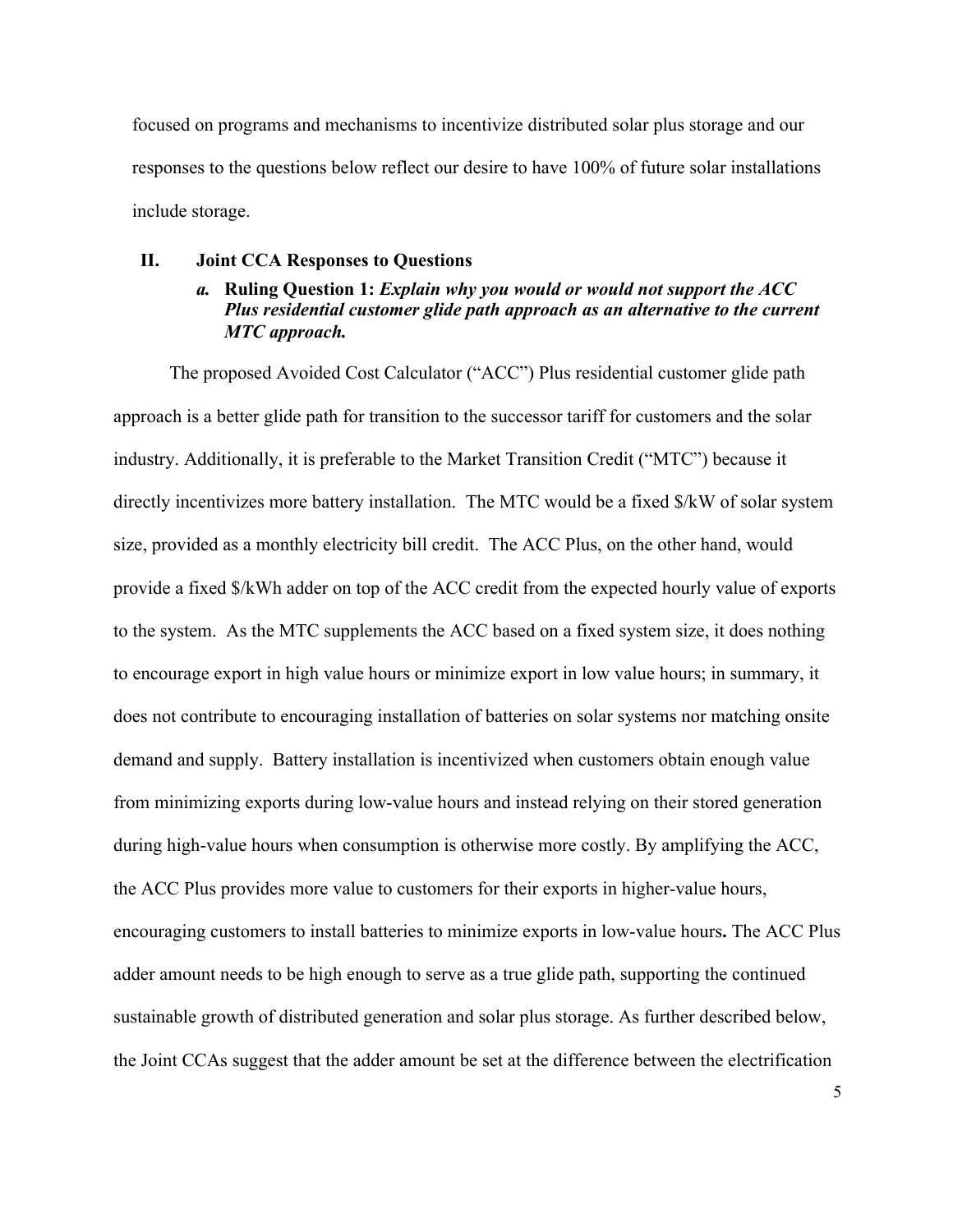rate and ACC rate.

#### **b. Ruling Question 2:** *All else equal, do you consider the ACC Plus glide path to be a more effective approach in ensuring that customer-sited renewable distributed generation continues to grow sustainably, compared to a glide path approach that sets export compensation rates at a declining percentage of the retail per-kWh rates, and/or is based on an MTC? Elaborate in your response.*

Starting the glide path at an ACC with an adder or at a declining percentage of the retail export rate can both be effective (and very similar) strategies for growing customer-sited renewable distributed generation sustainably; it all depends on the amount of the adder and rate of decline. As currently proposed, the MTC does not adequately support the sustainable growth of distributed generation plus storage, in the same manner; four years is too short, and as indicated in our response to Ruling Question 1, the MTC does not encourage a higher storage attachment rate.

The Joint CCAs support Sierra Club's proposal to set the glide path starting point at the utility electrification rate because electrification rates are also cost-based which inherently reduces cost shifting, electrification rates are understood by customers and installers, the high differentials in peak and off-peak rates align customer consumption and exports with greenhouse gas (GHG) reduction and system benefits, and electrification rates support adoption of other electrification technologies. Additionally, a glide path to an export credit rate based on avoided costs is necessary to prevent the sharp falloff in installations which occurred in Hawaii and Nevada when they moved too aggressively. The Sierra Club's proposal would ensure the certainty which is necessary for customer investments by fixing to the rate of export compensation for 20 years and does not decline over time.

#### **c. Ruling Question 3:** *If the Commission adopts the ACC Plus, would Tariff customers be more likely to provide higher value to the electric grid than*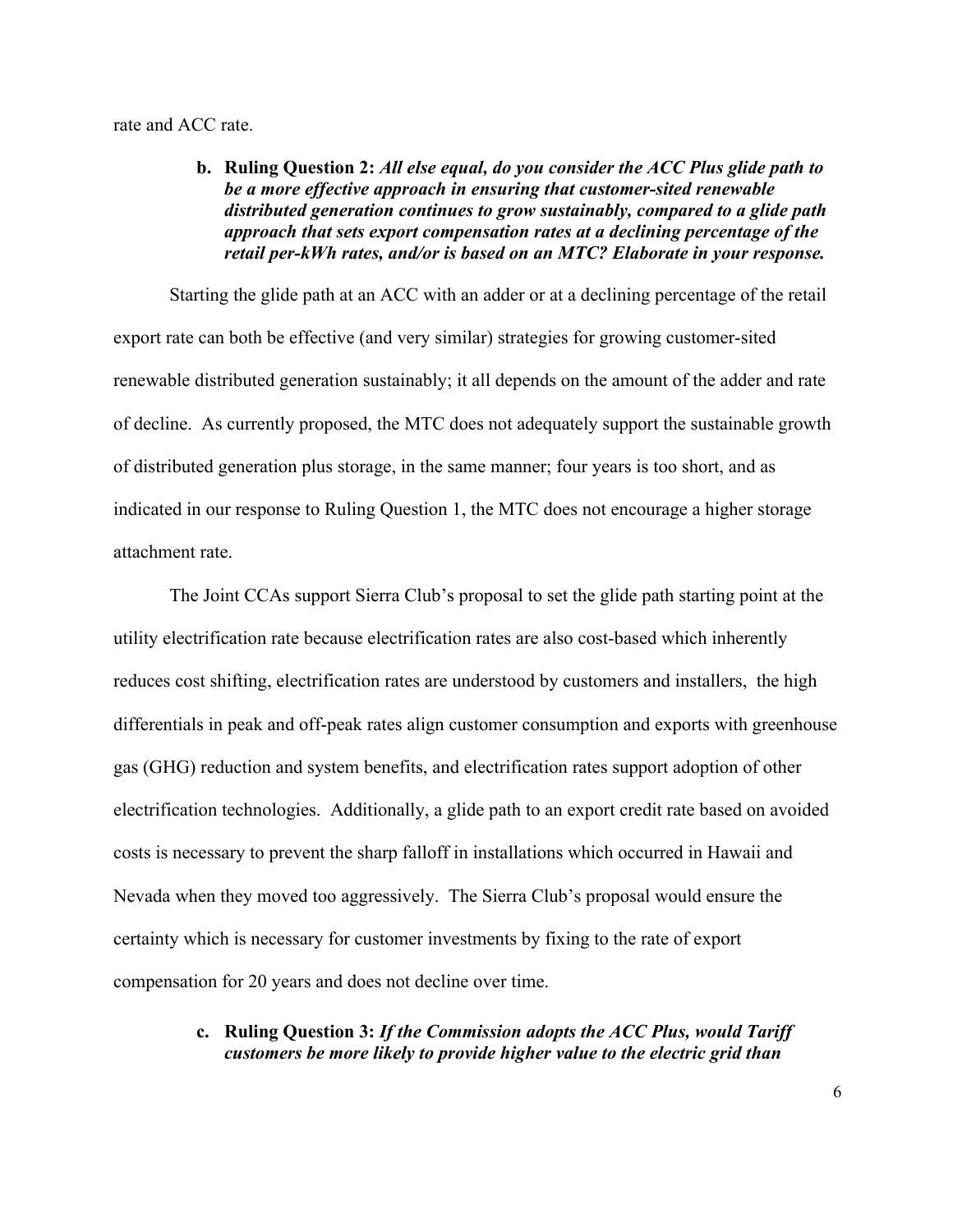#### *under a glide path approach that is based on a percentage of retail rates, since price signals for exports would reflect the hourly differences in export value to the system based on ACC values?*

Expecting customers to shift behavior based on the ACC hourly values assumes a level of complexity that may instead confuse many customers. Retail rates are inherently easier to understand and expecting responsiveness to an hourly-based ACC is unrealistic. However, the electrification rate is based on Time-of-Use ("TOU") and may be a simpler way to incentivize behavioral changes that provide higher value to the electric grid.

### **d. Ruling Question 4:** *If the Commission adopts the ACC Plus, should the Commission consider alternatives to the fixed c/kWh adder value, such as a multiplier (Y) defined as a fixed percent that would increase export compensation in all hours by the same percentage in all hours (i.e., hourly ACC value \* (1+Y))? Why or why not?*

Yes, the Commission should consider adopting a multiplier as a fixed percent instead of

the fixed \$/kWh approach of the proposed ACC Plus. A flat/fixed adder encourages exports at

times when they are least valuable to the grid, by increasing the value of exports in those hours.

A percentage multiplier, however, would amplify the ACC TOU signals at a higher proportion in

high-value hours versus low-value hours, encouraging more exports (or battery dispatch) in

higher value hours. The multiplier would be more supportive of encouraging a higher storage

attachment rate and dispatch of those batteries during high value hours.

**e. Ruling Question 5:** *If the Commission adopts the ACC Plus, should a single adder apply to both solar-only and solar+storage systems, or should separate adders apply to solar-only systems and solar+storage systems? If a single adder is used, should the focus of the design be the customer economics of solar-only systems or solar+storage systems? If separate adders are used by technology, how would the investor-owned utilities (Utilities) distinguish between solar-only systems and solar+storage systems in their interconnection portals, and how would Utilities verify the technology associated with the Tariff applications to ensure the correct adder is being used?*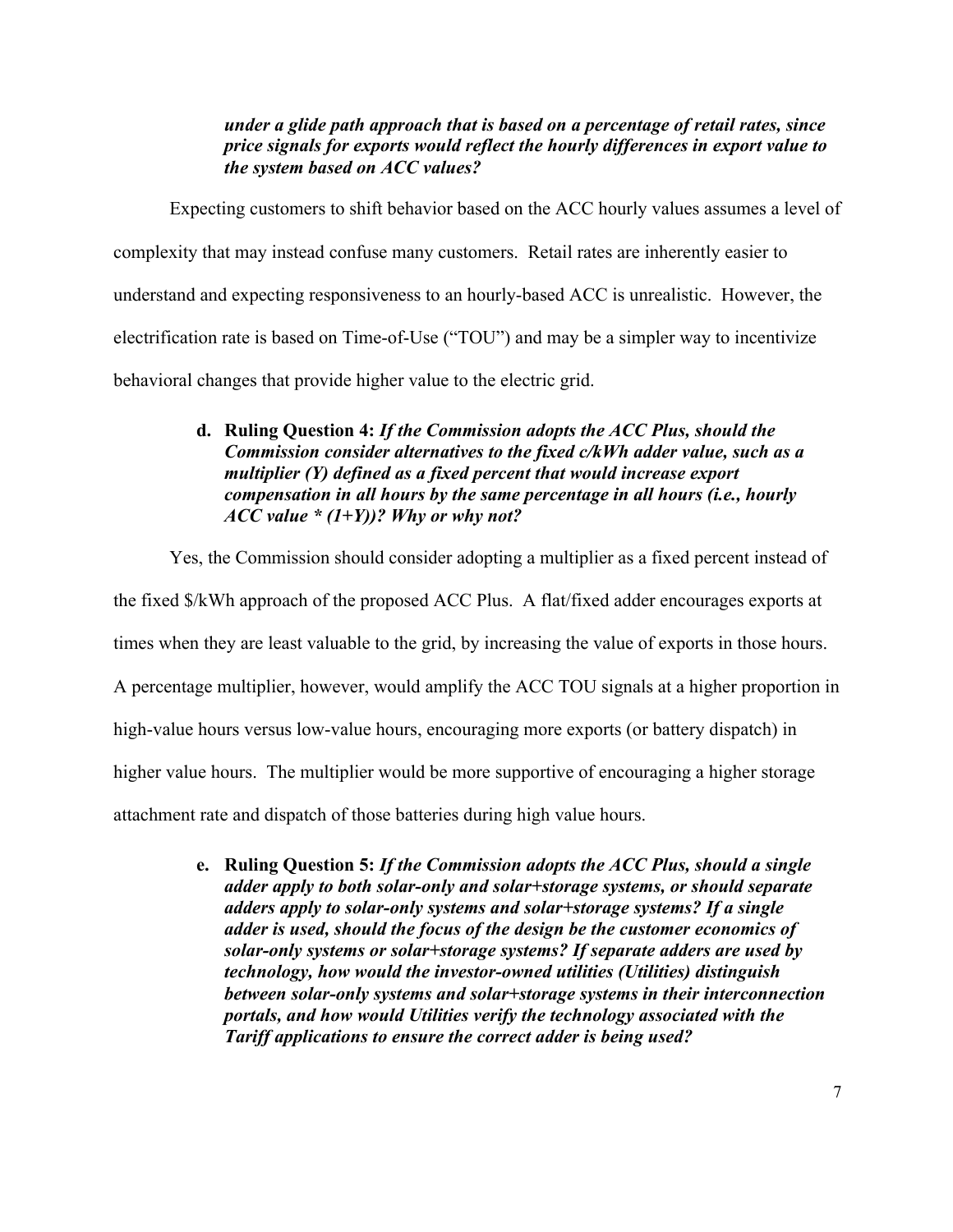A single adder should apply to both solar-only and solar+storage systems. The underlying structure of the ACC Plus with its time-differentiated rates already provides incentives to encourage solar+storage. Adopting separate adders would be too complex and risks discriminating against one technology by giving it the wrong economic signals. The single adder approach aligns better with valuing benefits across different distributed energy resources based on the value they provide at a given point in time.

### **f. Ruling Question 6:** *If the Commission adopts the ACC Plus, are there any potential impacts to how customers would dispatch battery systems that should be taken into consideration? For example, would the ACC Plus impact how solar+storage customers decide when to export versus consume behind-themeter?*

The ACC Plus would help to stimulate responsiveness to market prices. However, it is worth noting that installed batteries will primarily be used to maximize self-consumption and minimize a customer's consumption in higher-value hours, which would result in less or no exports to the grid. Given that this behavior would reduce onsite demand by a corresponding amount, it would still support grid reliability.

- *g.* **Ruling Question 7:** *Some parties expressed concerns that the proposed decision would lead to an abrupt change in bill savings for customergenerators and would not provide a smooth transition for the solar industry.*
	- *a. If the Commission adopts the ACC Plus, explain what the basis should be for determining the ACC Plus adder amount in Year 1 of the glide path and why. For example, should the ACC Plus amount target a certain payback period, or a certain level of bill savings, an approximate a percentage of retail rate, or some other metric? Provide any recommendations for what the ACC Plus amount should be in Year 1.*
	- *b. If the Commission adopts the ACC Plus, describe your proposed timeframe over which the ACC Plus is offered to prospective Tariff customers, the rate of step-down so the glide path ends at ACC-based values, and your rationale.*

The Joint CCAs were among the parties expressing concerns about the abrupt change in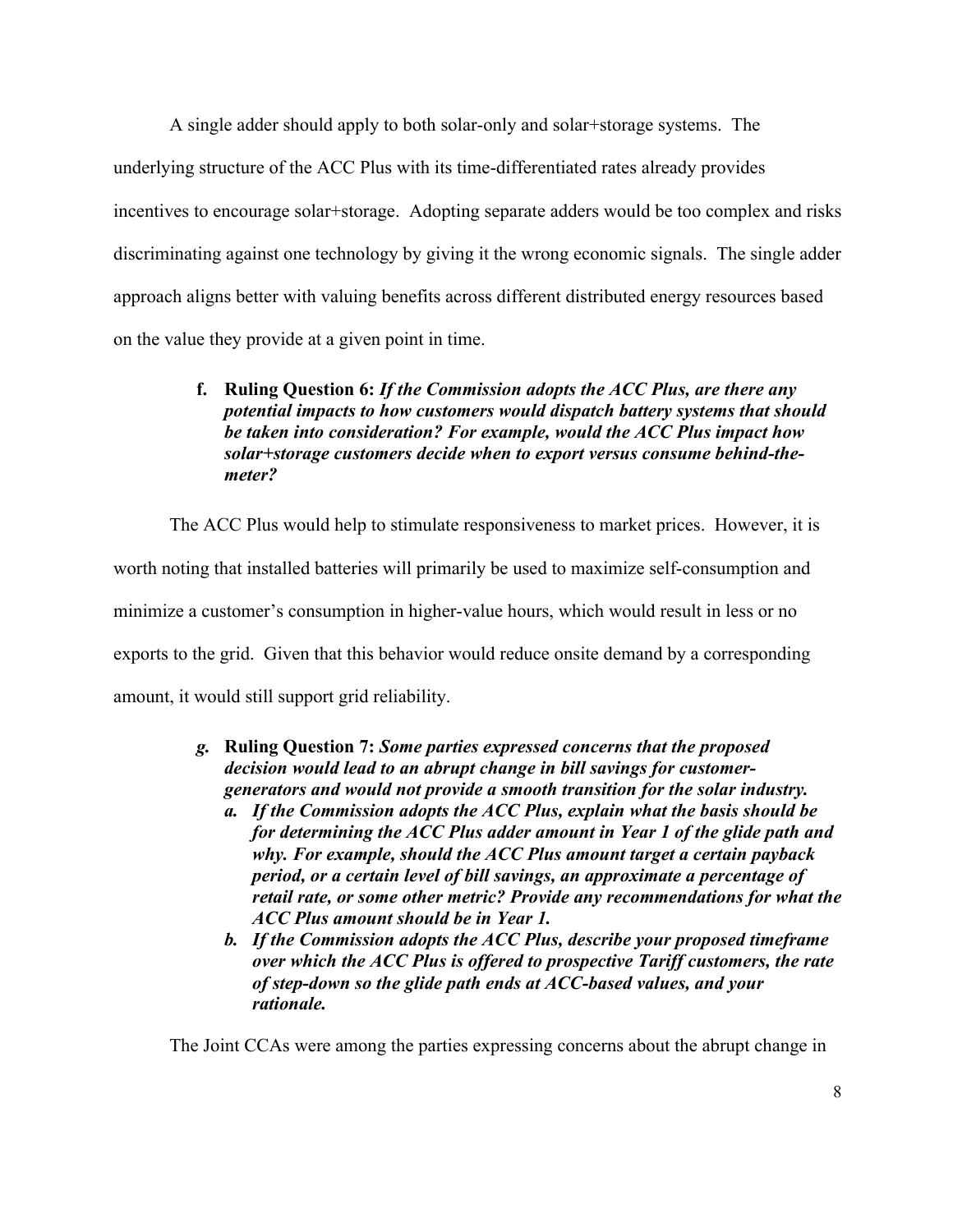bill savings and the need for a more measured glide path approach. For the same reasons iterated in our comments on the Proposed Decision ("PD"), the Joint CCAs maintain that customergenerators should initially receive the electrification rate for exports with a glide path down towards the ACC in tranches, 10% reduction per tranche, each tranche consisting of an additional one GW installed capacity, until 10 GW have been installed and the export rate is the ACC, and no grid benefit charge. The ACC Plus adder should thus initially be set to the amount above the ACC that brings export compensation up to the electrification rate level. The electrification rate level will give customer-generators appropriate price signals to motivate additional adoption of solar+storage, with an adjustment period that is reasonable, allows time for the industry to adjust, and enables future sustainable growth. If the Commission adopts the grid benefit charge, the ACC Plus should also consider the bill savings impact the grid benefit charge will have.

The volumetric approach is the best way to determine the rate of step-down; in other words, by stepping down incrementally as additional solar and solar+storage capacity is installed. A volumetric step-down policy ensures that distributed generation is in fact growing sustainably; should the reduction in the ACC Plus slow the growth trajectory, the mechanism prevents further reduction until the industry has time to recover from the change. This mechanism was used successfully with the California Solar Initiative to ensure that support for new rooftop solar installation was provided at the levels needed when it was first rolled out in California and could decline as the installations grew across the state. Similarly, here, the stepdown rate would be based on the success of growth. If solar+storage is thriving at a healthy level at the electrification rate, the step-down will happen more quickly; if not, there's a built-in mechanism to slow the decline until a lower rate can be successful.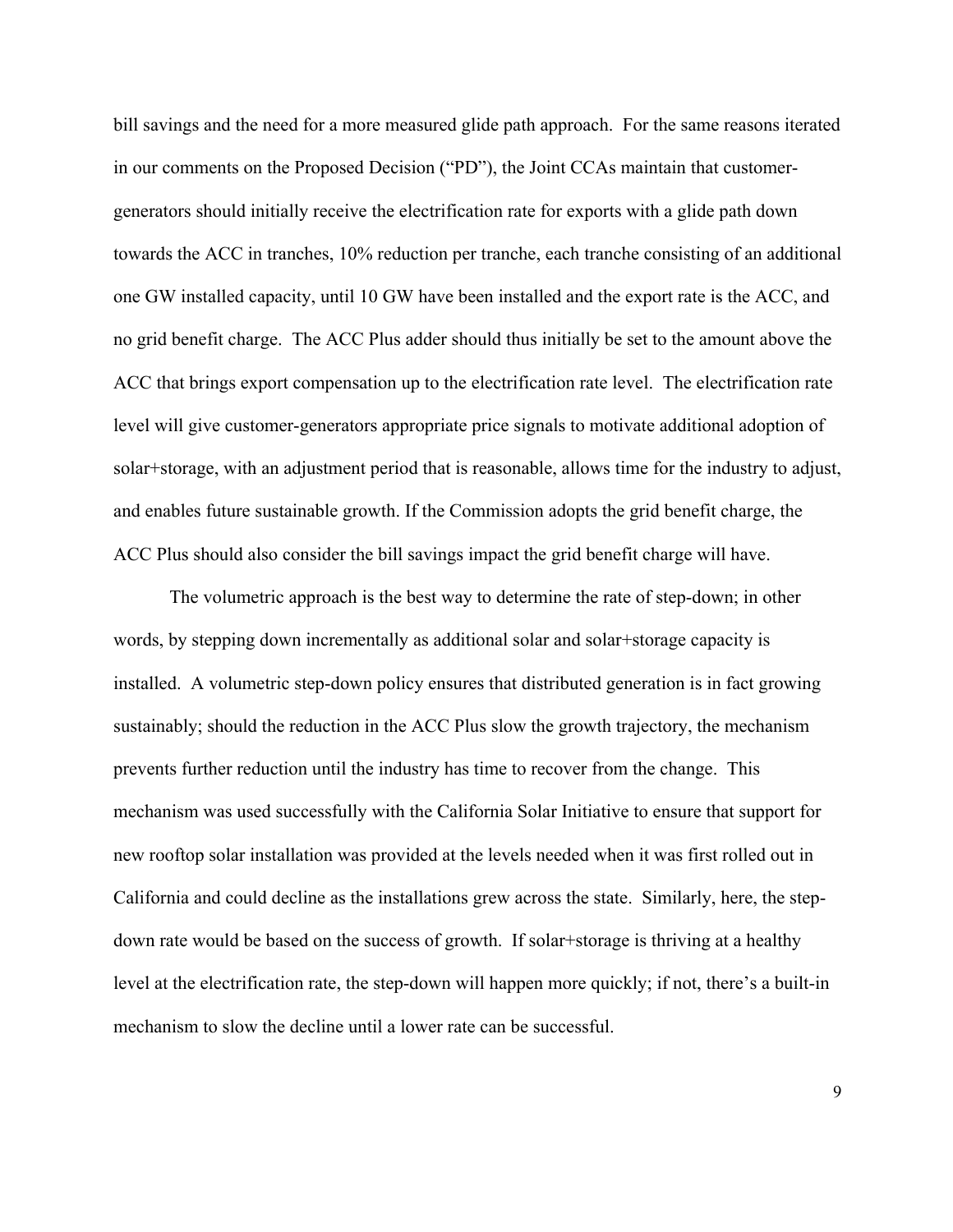**h. Ruling Question 8:** *The proposed decision recommends giving low-income customers, as defined in the proposed decision, a higher MTC than non-lowincome customers so these customers can achieve similar customer economics. This is reflected in the MTC amounts proposed in the proposed decision's Table 5. If the Commission adopts the ACC Plus, should the ACC Plus be a different amount in Year 1 of the glidepath for low-income customers compared to non-low-income customers? Should the ACC Plus be stepped down on a different timeframe or rate of change for low-income customers compared to non-low-income customers? Describe your rationale, including the basis for your proposed glide path for low-income customers (higher bill savings, lower payback period, etc.).*

The Joint CCAs propose that the ACC Plus be set at the difference between the ACC and the electrification rate for low-income customers with no step-down. This policy would truly help low-income customers over time and is an essential path toward achieving a successor tariff that ensures equity among customers. Whenever a low-income customer installs a successor tariff-eligible distributed generation system, they should receive the benefits of the higher ACC Plus. Low-income customers on average are later adopters of distributed generation, and they should be able to rely on benefits whenever they are able to install solar, instead of missing out on the benefits given to other customers earlier on in the program. Starting low-income customers on the electrification rate will also continue to incentivize adoption of solar+storage for these customers. Enabling them to receive an adder beyond the ACC for a longer period provides needed support to encourage solar adoption among this customer segment for whom customer-sited distributed generation has historically been mostly out of reach.

> **i. Ruling Question 9:** *If the Commission adopts the ACC Plus, describe whether and why it should (or should not) apply to nonresidential customers. If you believe it should apply to nonresidential customers, should the ACC Plus be a different amount in Year 1 of the glide path compared to residential customers? Should the ACC Plus be stepped down on a different timeframe or rate of change for nonresidential customers compared to residential customers? Describe your rationale, including the basis for your proposed glide path for nonresidential customers.*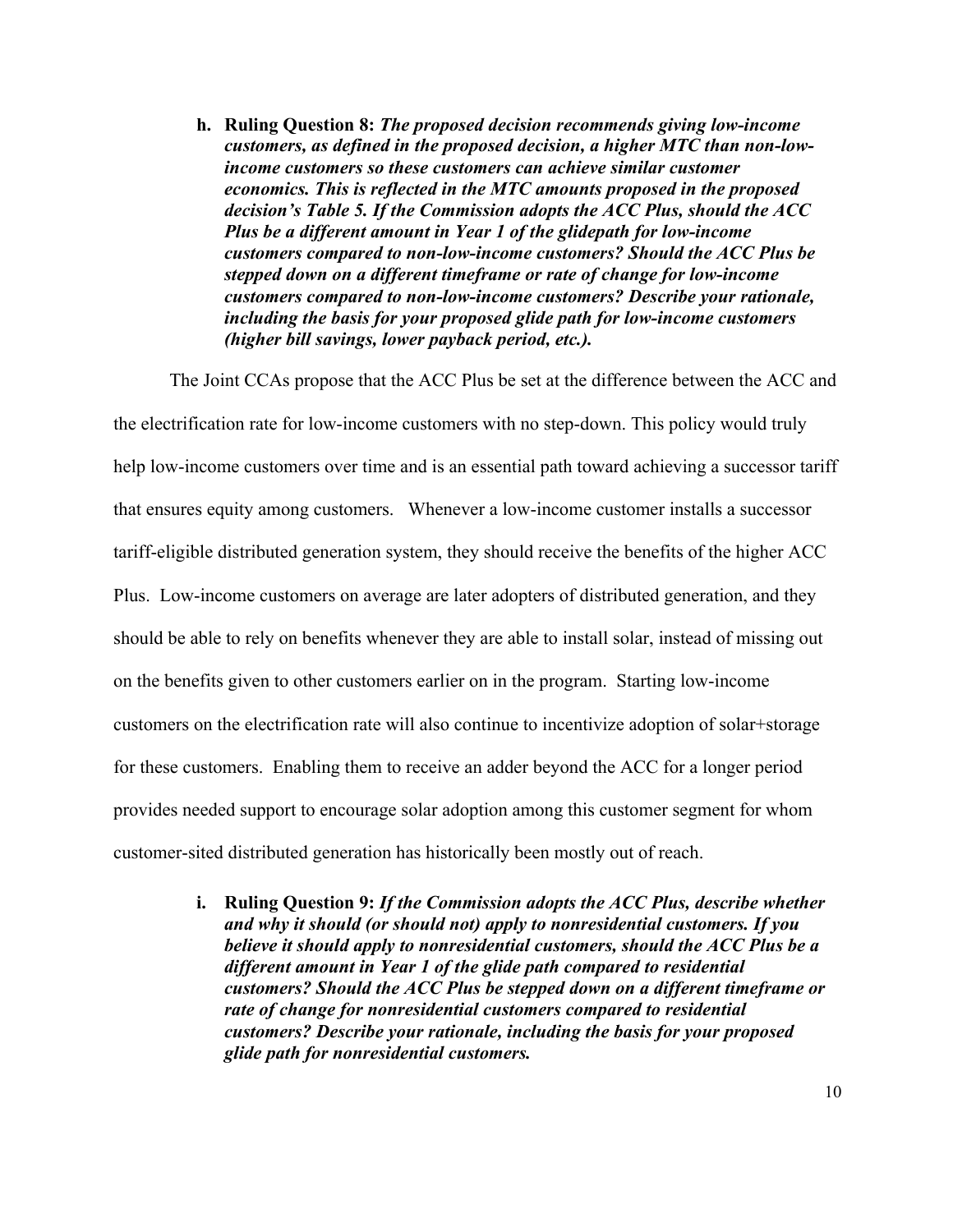The ACC Plus should apply equally to residential and nonresidential customers, with the same amount for the adder and same glide path rate of change. This ensures equity among customer classes. It further ensures that the policy goals sought through NEM reform, including continuing to sustainably grow customer-sited distributed generation plus storage and reduce GHG emissions, can be achieved without unintended consequences or incentives that conflict among the customer classes. Additionally, one ACC Plus is simpler to calculate and administer.

> **j. Ruling Question 10:** *If the Commission adopts the approach of collecting NBCs on gross consumption from Tariff customers, should the Commission consider collecting from all Tariff customers or only a subset of Tariff customers? For example, should the Commission consider collecting from all nonresidential and residential customers; only residential customers; only non-low-income residential customers; or all residential customers plus nonresidential customers on certain rates? Explain your rationale.*

Consistent with the Joint CCAs' comments on the PD and as a matter of fairness and equity, Tariff customers should be treated in the same manner as non-Tariff customers. In other words, Tariff customers should receive the same treatment as non-Tariff customers that have similar load and/or other cost-related characteristics." For this reason, Nonbypassable Charges ("NBCs") should be collected from all Tariff customers. There is no policy reason for excluding certain Tariff customers from charges that are meant to advance social policy and that all other customers pay. With respect to low-income customers, they should only be exempt from NBCs to the extent non-Tariff low-income customers are also exempt; in other words, they should be treated no differently from other low-income customers in terms of what NBCs they are subject to, merely because they are a Tariff customer.

> *k.* **Ruling Question 11:** *If NBCs on gross consumption are collected from Tariff customers, which of the following list of electric program and securitization charges should be considered as NBCs for Tariff customers, and why? If*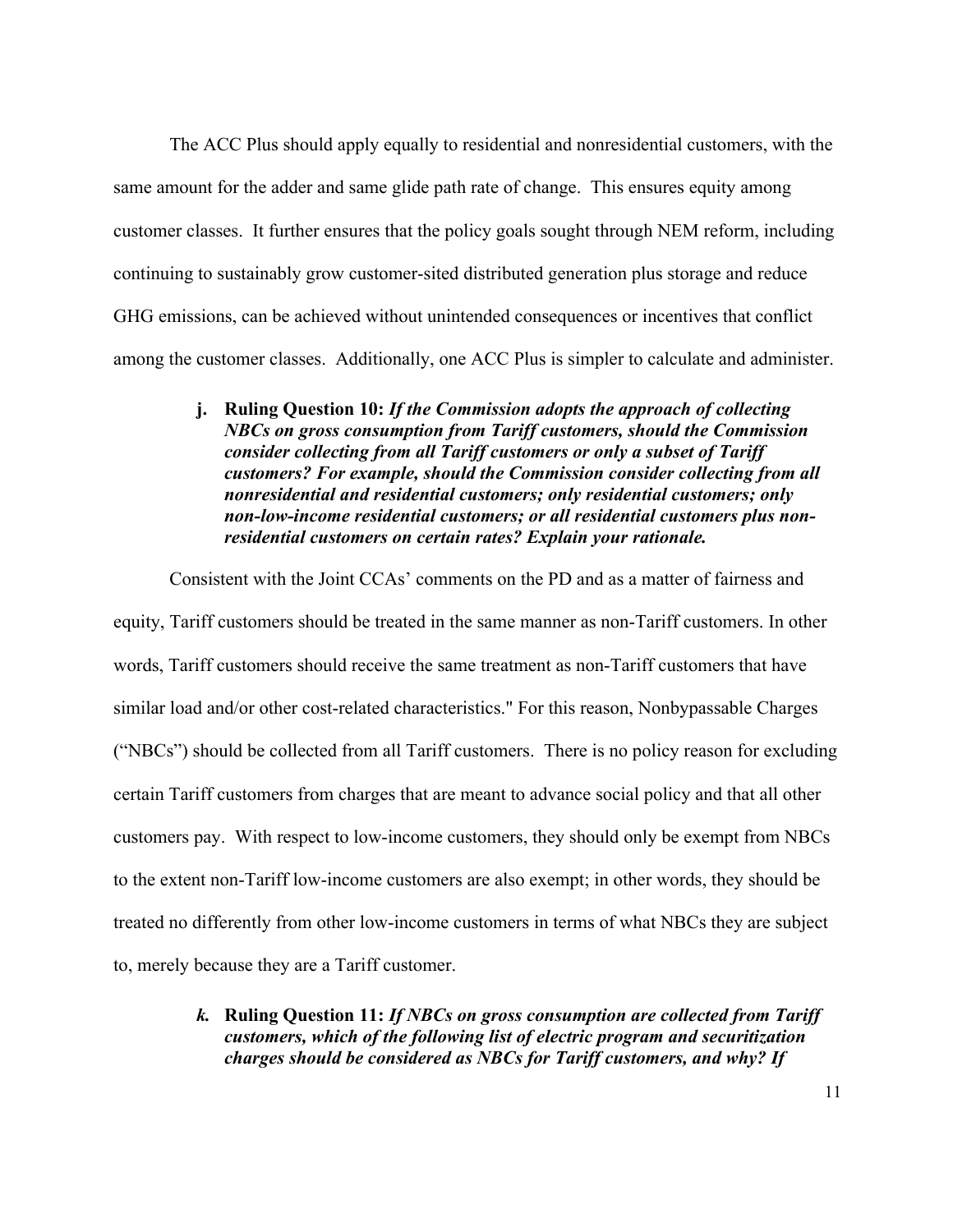*there are any additional existing electric program or securitization charges that parties believe should be collected as NBCs that are not on this list, please include them and explain your rationale. Utilities are instructed to clarify which of these charges do and do not apply to their customers.*

- *Public Purpose Programs (currently NEM 2.0 customers pay on imports)*
- *DWR Bond Charge/Wildfire Fund (currently NEM 2.0 customers pay on imports)*
- *Competition Transition Charge (currently NEM 2.0 customers pay on imports)*
- *Nuclear Decommissioning (currently NEM 2.0 customers pay on imports)*
- *New System Generation*
- *Reliability Services*
- *PUC Reimbursement Fee*
- *Energy Cost Recovery Account*
- *Wildfire Hardening*
- *Local Generation*
- *Power Charge Indifference Adjustment*

It is the Joint CCAs' understanding that current NEM customers are assessed the Public Purpose Program charge, the Department of Water Resources Bond Charge, the Competition Transition Charge, and the Nuclear Decommissioning Charge, as well as the Power Charge Indifference Adjustment, and exempted from the New System Generation Costs, Reliability Services, the PUC Reimbursement Surcharge, the Energy Cost Recovery Account (for Pacific Gas & Electric Company), Investor-owned Utility securitization costs relating to wildfires and other under-collections, and the Wildfire Fund Charge. The Joint CCAs' position is that NEM customers should be assessed all of these NBCs; there is no reason to exempt NEM customers and treat them differently than non-NEM customers with respect to contributing to NBCs.

That said, the PCIA should continue to be collected as it presently is from NEM customers on an annualized net-usage basis. The IOUs do not currently deliver bill quality data in an interval format necessary for CCAs to properly account for PCIA assessed on either a gross consumption or hourly basis. Furthermore, since PCIA charges appear on customers' generation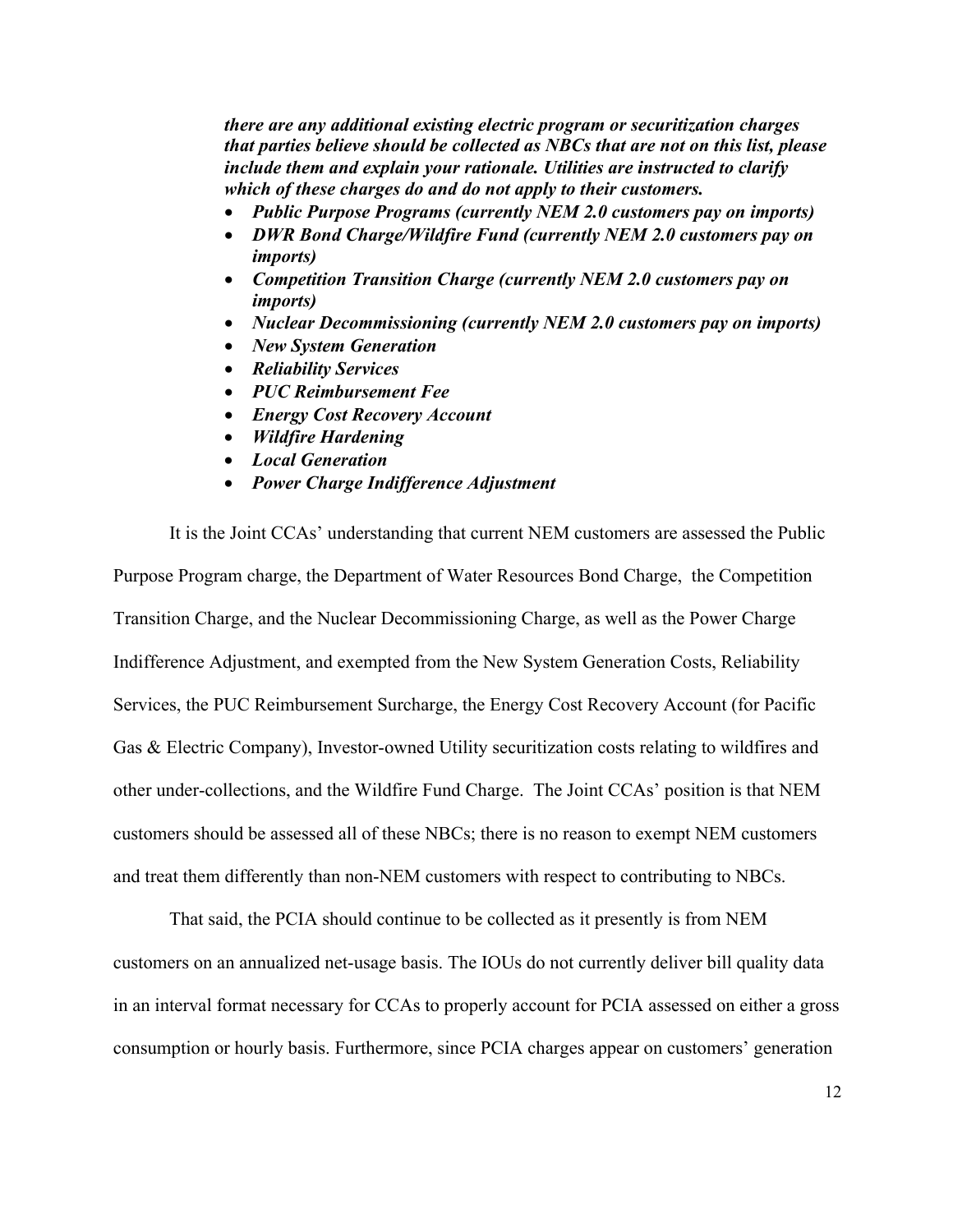side of bills, while all other NBCs appear on the distribution portion of bills, it would likely require IOU billing system changes to alter how PCIA charges are assessed, charged to customers, and communicated to LSEs that serve these customers. For all of these reasons, the Joint CCAs recommend the Commission direct that only PCIA charges be collected from Tariff participants in the same manner as they are presently collected from NEM 2.0 participants.

### **l. Ruling Question 12:** *If the Commission imposes additional electric program or securitization charges in the future through other proceedings, what is the process by which the Commission should determine whether and how those charges should apply to Tariff customers as NBCs?*

In imposing additional electric NBCs in the future through other proceedings, the Commission should treat Tariff customers the same as other like customer classes (*e.g*., treat Tariff residential the same as non-Tariff residential, *etc*.) in determining whether and how the charges should apply.

#### **m. Ruling Question 13:** *Would low-income customers and/or renters benefit from a community solar tariff program modeled on the Tariff structure compared to participation in the CSGT program? Please describe advantages and disadvantages between the two community solar models.*

The Joint CCAs subscribe to three overarching principles that should be used to evaluate the merits of a community solar program. One, the program should have a strong physical nexus to the community it serves. Otherwise, the program is no different than the wholesale contracts for solar and solar+storage throughout the state already being undertaken by load-serving entities ("LSEs") to serve their customers. Many LSEs already offer products to serve their customers with 100% renewable energy; these products provide options for tenants who cannot install their own customer-sited distributed generation. There is no clear policy reason to create a new structure for solar/solar+storage projects that are not situated in the community for which the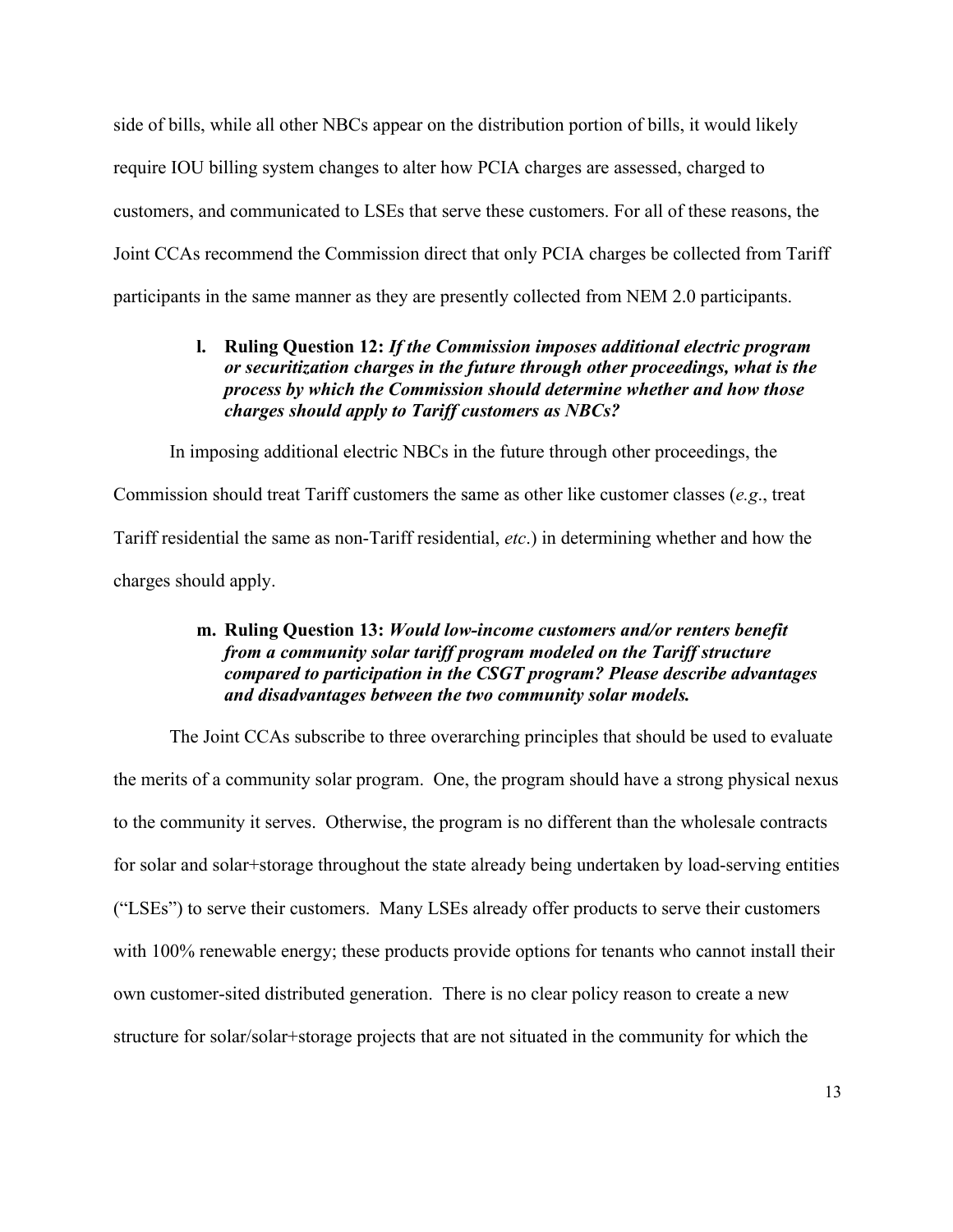energy is intended; it becomes essentially wholesale procurement by non-LSEs. Two, if the purpose of the program is to provide a distributed generation-style solar product to low-income customers, it must come at a discount for those customers. Otherwise, the program will be increasing costs for our most vulnerable customers including both low-income customers who qualify for rate assistance programs like California Alternate Rates for Energy (CARE) and Family Electric Rate Assistance (FERA), and those who do not meet the minimum threshold but are still very much struggling to pay their electric bills. Three, the program should serve both disadvantaged communities (DACs) and low-income communities; in other words, enrollment should not be limited to only customers who live in CalEnviroScreen DAC communities.

The existing Community Solar Green Tariff ("CSGT") program meets the first two criteria. Eligible projects have to be located in a disadvantaged community, and within five miles of the community served. Second, customers enrolled in CSGT receive a 20% electricity bill discount. Renters can apply, and there are no subscription or termination fees. However, one shortcoming of the CSGT as a community solar model is that it is not open to low-income customers who do not live in disadvantaged communities. Another shortcoming of the CSGT is that the presently authorized program size is nowhere large enough to serve all customers who are qualified to participate.

The Tariff structure, as articulated in the current Proposed Decision, does not adopt a community solar tariff program. Assuming a community solar tariff program modeled on the Tariff structure means a program by which a larger project can declare itself community solar and thus be eligible for the Tariff, the pros and cons will depend on implementation details. What type and size of site will be eligible? Must the project be fully subscribed? Cost savings will be more uncertain using the Tariff which is hard to predict, versus the CSGT's  $20\%$ 

14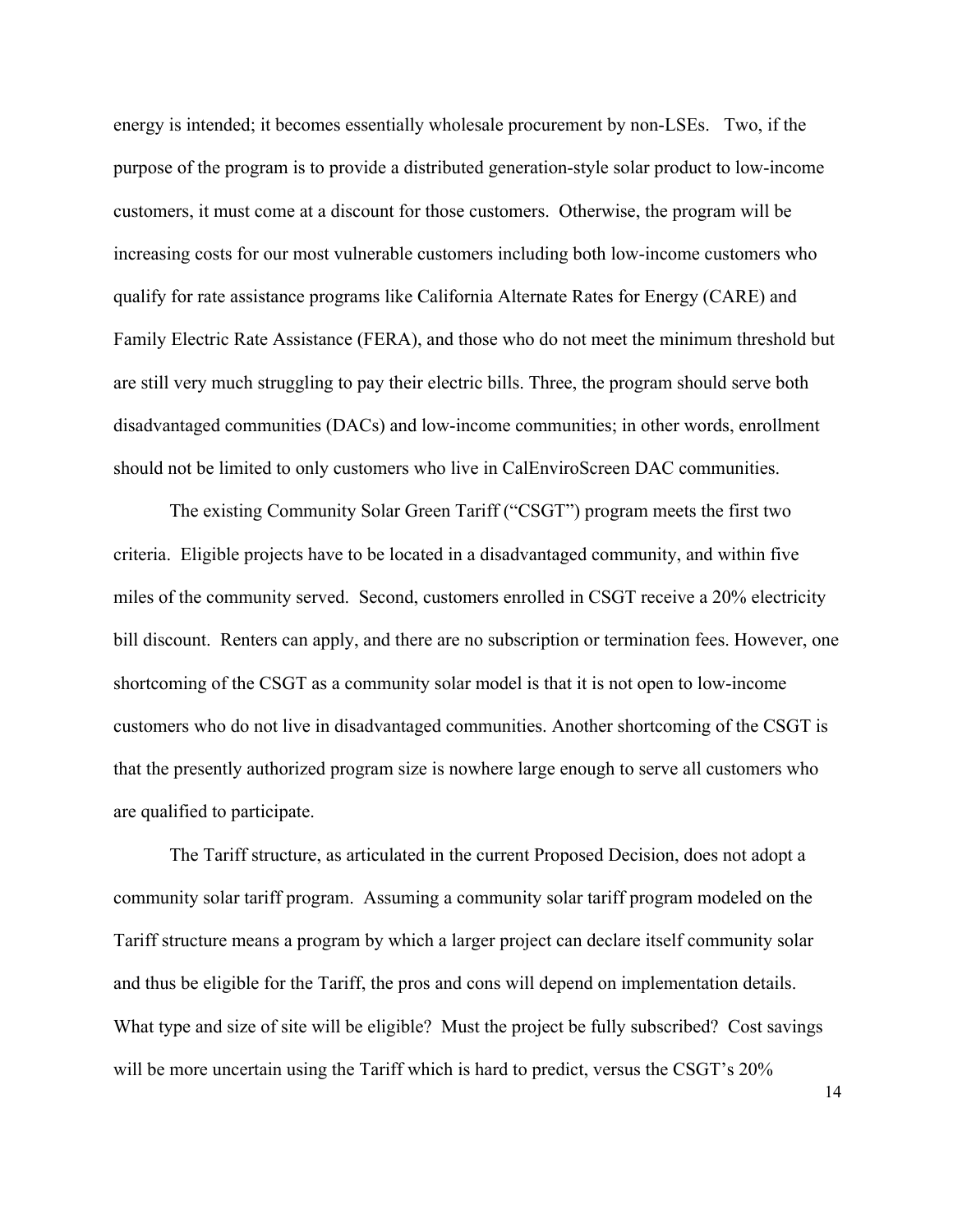discount. It is unclear what subscription requirements and terms including length of contract and termination fees will be, *etc*. Furthermore, would the community solar tariff program be sited in or near the subscribers' community to ensure that the benefit of the local project investment reaches the community and that the project is contributing to subscribers being part of local distributed generation versus LSE-style wholesale renewable project procurement? Without knowing the answers to these questions, it is premature to determine whether low-income customers and/or renters would benefit from a community solar tariff program modeled on the Tariff structure compared to participation in the CSGT program.

> *n.* **Ruling Question 14:** *The CSGT program guarantees participants 20 percent bill savings, in addition to the California Alternate Rates for Energy (CARE) and Family Electric Rate Assistance (FERA) discounts. Should the Commission adopt a policy that any community solar program or tariff guarantee a certain level of bill savings for low-income participants and/or renters to increase participation and ensure consumer protections? If yes, how would a bill savings guarantee be monitored and enforced? Parties may wish to provide examples of how other states have incorporated a bill savings guarantee, as well as the level of guaranteed savings, into their community solar tariff programs, and lessons learned.*

One of the clear benefits for customers enrolling in CSGT is the guaranteed bill savings.

Certainly, any community solar program targeting low-income participants should be providing them with a guaranteed bill savings benefit to ensure that these customers are not further economically burdened or taken advantage of. It is worth noting however that the CSGT program is costly; while providing its enrollees the 20% bill savings, other customers have to make up the difference, including other low-income customers that are not able to enroll in CSGT. Ideally any community solar program or tariff would provide bill savings protections for low-income participants without raising costs on other low-income non-participants.